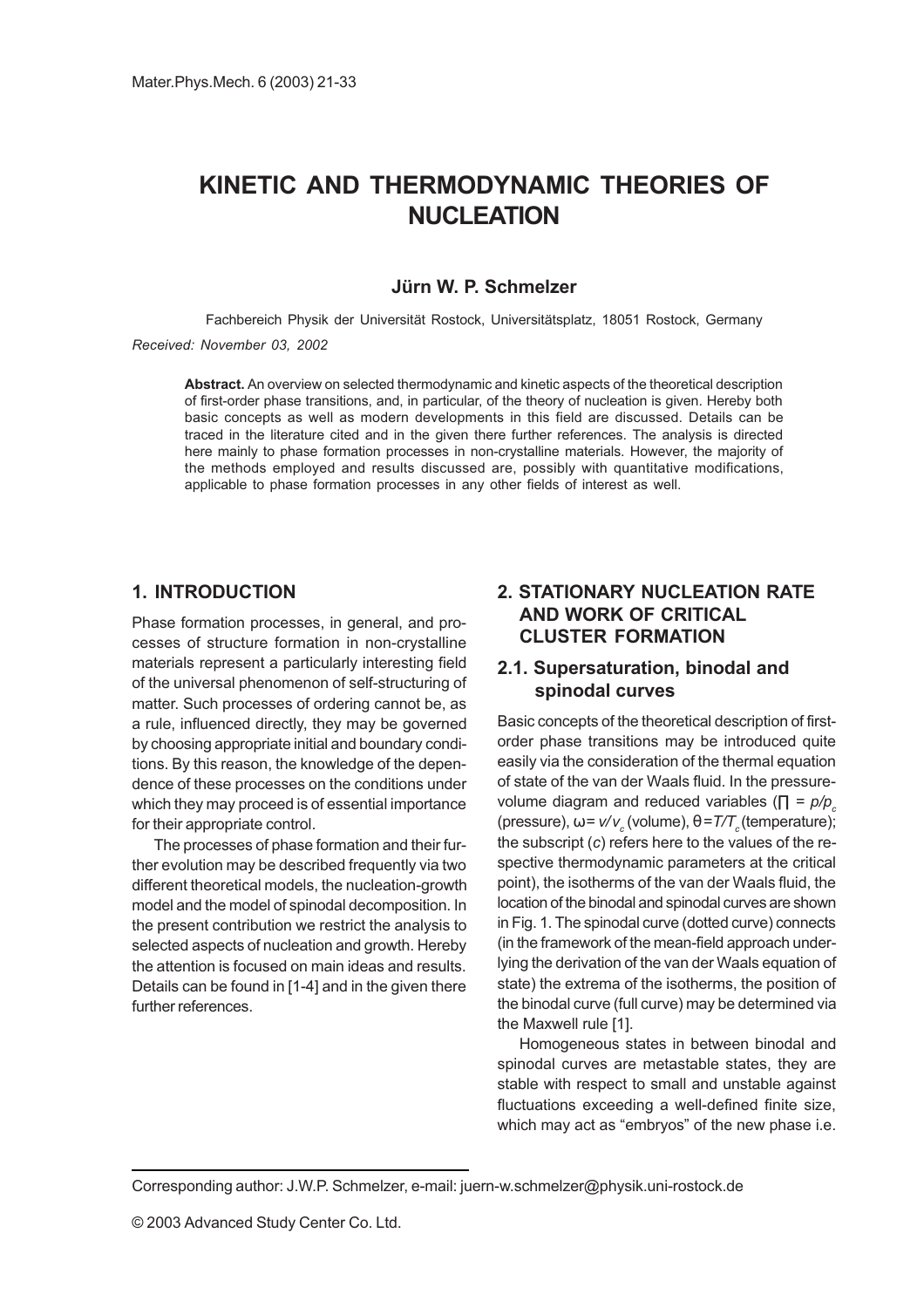

Fig.1. Isotherms of the van der Waals fluid, binodal- and spinodal curves.

as aggregates, capable to a further deterministic growth. This is the range of initial states in the space of thermodynamic variables, where the model of nucleation and growth is appropriate for the description of the transition of the system into the new phase.

The spinodal curve encloses the region of thermodynamically unstable states. In this range of homogeneous initial states, always fluctuations of a particular type exist (long wave-length fluctuations with an initially small amplitude), which may grow spontaneously. Here it is not required that the amplitudes of the fluctuations exceed some critical size. For thermodynamically unstable initial states, the description of the evolution of the new phase can be performed via the model of spinodal decomposition describing the process of formation and growth of such types of fluctuations.

In the analysis of phase formation, the concept of supersaturation is of basic importance. As measures of supersaturation, different parameters may be introduced describing the degree of penetration of the system into the two-phase region (i.e., the distance from the binodal curve) in the course of the variation of the thermodynamic state parameters.

For the particular example of a van der Waals fluid, considered so far, as supersaturation one could define the deviations of the pressure or the specific volume per particle in the homogeneous initial state from the respective values at the binodal curves (referring to a stable equilibrium coexistence of both phases at planar interfaces). Possible ways of increase of the supersaturation in the system discussed are marked in Fig. 1 by arrows.

For the description of phase formation in solids, the difference of the chemical potentials ∆µ per mole or particle in both considered phases is a more convenient measure of the supersaturation [2]. Schematically, this is illustrated for a one-component system in Fig. 2. The thermodynamically stable phase corresponds - according to the general evolution criteria of classical thermodynamics - to the minimum of G. The difference between the values of G in the both considered phases can be considered therefore as the driving force of the transformation, ∆µ, or as the supersaturation (generalizations for multi-component systems can be formulated - under certain conditions - straightforwardly [2,3]).



Fig. 2. Course of the Gibbs' free energy per mole in dependence on pressure and temperature for a onecomponent system.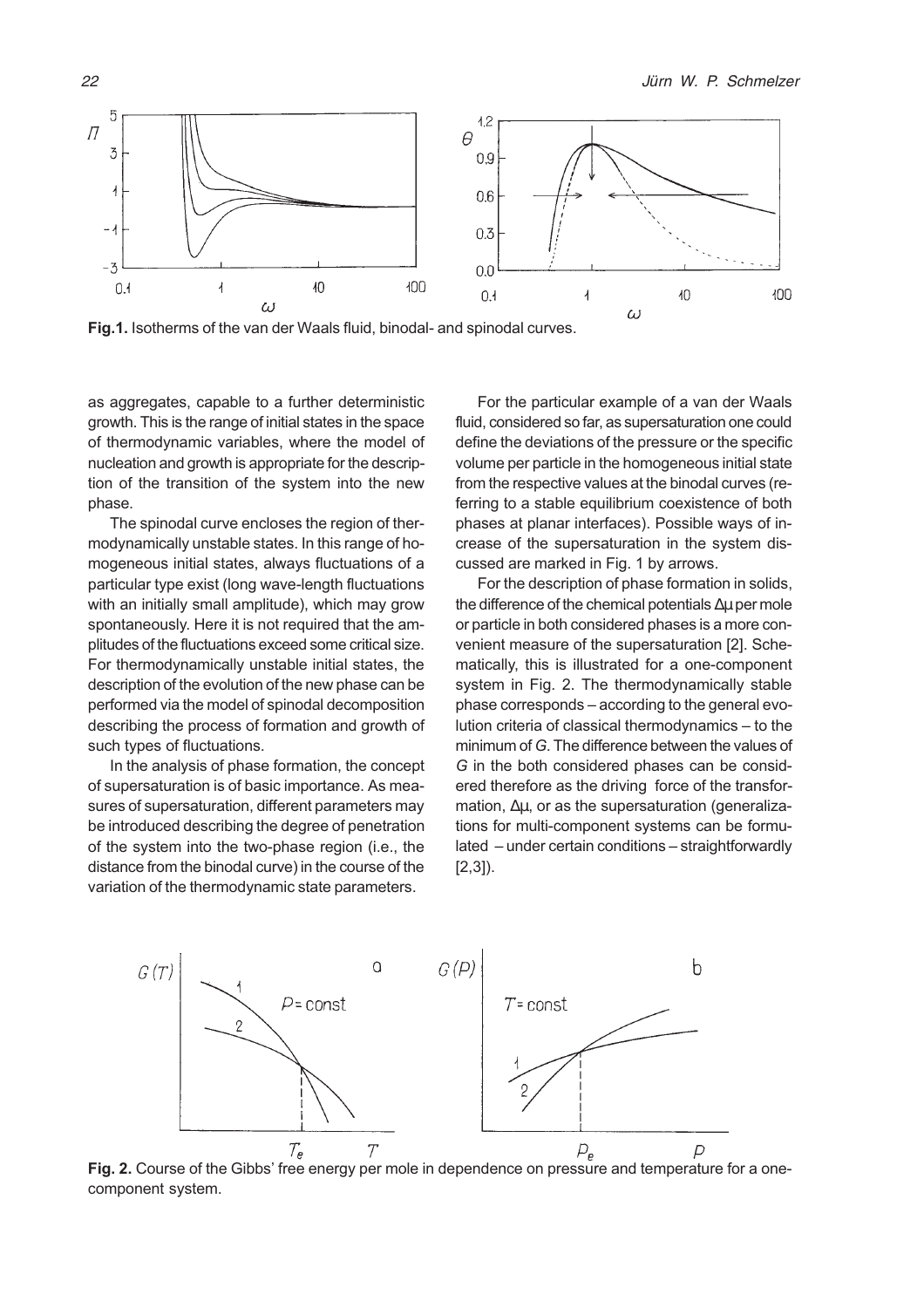

Fig. 3. Change of the thermodynamic potential  $\Phi$  in the course of formation of a cluster of the newly evolving phase. The variable state parameters of the cluster (its size) are specified here by the radius, R.

## 2.2. Metastability, critical clusters and the work of critical cluster formation

According to the thermodynamic evolution criteria, any spontaneous process in a thermodynamic system is accompanied by a monotonic increase (e.g. entropy at constant energy, volume and particle numbers in the system) or decrease (e.g. the Gibbs and Helmholtz free energies at the appropriate boundary conditions) of the characteristic thermodynamic functions. Thus, the question arises, why, in the course of variation of e.g. pressure or temperature, the evolution to the new phase does not start immediately after the system has entered the range of parameters, where the new phase corresponds to lower values of the respective thermodynamic potential, why the respective states are stable with respect to small and unstable with respect to sufficiently large fluctuations, i.e., why so-called metastable states exist.

As explained in detail for the first time by Gibbs, the origin for the existence of metastable states consists in the necessity of formation of a phase boundary in the formation of an aggregate, an embryo, of the new phase in the initially homogeneous ambient phase. To the interfacial region with the surface area A, a surface or interfacial tension, σ, may be assigned to. The change of the thermodynamic potential Φ, due to the formation of an aggregate of the newly evolving phase, may be expressed approximately (we assume here that the cluster is incompressible with some given density  $c<sub>x</sub>$  and, at least, approximately of spherical shape with a radius  $R$ ) as  $[2,3]$ 

$$
\Delta \Phi = -n_{\alpha} \Delta \mu + \sigma A. \tag{1}
$$

Here  $n_{\alpha}$  is the number of particles in the cluster of the newly evolving phase.

The dependence  $\Phi = \Phi(R)$  is illustrated in Fig. 3. For clusters with a radius  $R \hspace{-0.6mm}<\hspace{-0.6mm} R_c$ , the thermodynamic evolution criteria lead to the conclusion that the respective aggregates will dissolve as a rule, again. In contrast, clusters with a size  $\mathsf{R}\!\!>\!\!R_{_\mathcal{C}}$  will grow, in general, spontaneously up to macroscopic dimensions.

The critical cluster size,  $R_{_{C}}$ , corresponds here to a maximum of ∆ $\Phi$ .  $R_{_{c}}$  and ∆ $\Phi_{_{c}}$  = ∆ $\Phi$ ( $R$ = $R_{_{c}}$ ) may be determined (approximately [3]) via the relations

$$
R_c = \frac{2\sigma}{c_\alpha \Delta \mu},
$$
  
\n
$$
\Delta \Phi_c = W_c = \frac{16\pi}{3} \frac{\sigma^3}{(c_\alpha \Delta \mu)^2}.
$$
\n(2)

The change of the thermodynamic potential, due to the formation of a cluster of critical size (at constant external pressure and temperature, this is the Gibbs free energy, G), is also denoted commonly as work of critical cluster formation, W (it equals the minimum work one would have to perform onto the system in a reversible process to generate the same change of the state). The work of critical cluster formation,  $\mathcal{W}_{_{\mathrm{c}}}$ , represents the barrier for the transition of the system into the new phase. By this reason, one has to demand that the work of critical cluster formation has to tend to zero for initial metastable states in the immediate vicinity of the spinodal curve. It will turn out shortly that the classical theory of nucleation (when the capillarity approximation is used, i.e., macroscopic values of the surface tension are assigned to the surface tension of the critical clusters) does not fulfil this necessary condition of validity.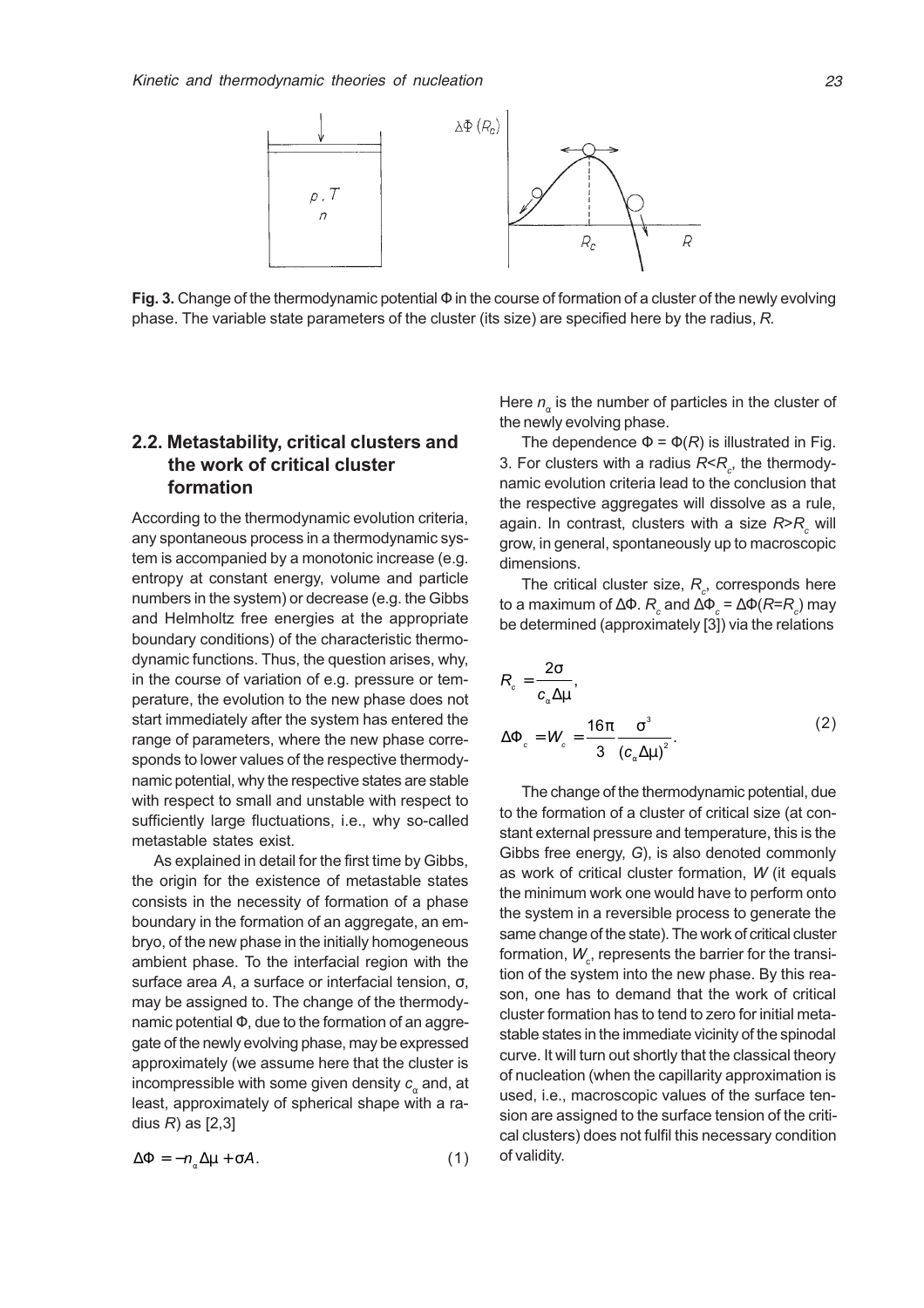

Fig. 4. Qualitative description of the Gibbs free energy surface, if several parameters are required for the specification of the state of the clusters of the newly evolving phase.

In general, one parameter of state is not sufficient in order to describe the properties of the aggregates of the newly evolving phase and, in particular, the properties of the critical clusters. In addition to the size, also the density of the clusters may change and, for multi-component systems, their composition. In application to crystal formation, in addition, structure parameters have to be introduced into the description. In such more general cases (assuming again p,  $T =$  constant;  $\Phi = G$ ), the critical cluster does not correspond to a maximum but to a saddle point of the free energy surface. The maximum is reached with respect to variations of the size, while with respect to a change of the state parameters of the cluster phase, the critical cluster refers to a minimum of G (see Fig. 4).

The values of the work of critical cluster formation may be reduced considerably, if heterogeneous centers of nucleation are present in the system. Commonly, the work of critical cluster formation in the presence of heterogeneous nucleation cores,  $W_c^{(het)}$ , can be expressed via the respective value for homogeneous nucleation,  $\boldsymbol{W_c^{(hom)}}$ , multiplied by a factor  $\varphi \leq 1$ ,

$$
W_c^{(het)} = W_c^{(hom)}\varphi, \quad \varphi \le 1.
$$
 (3)

The value of  $\varphi$  is determined hereby by specific properties of the heterogeneous nucleation cores considered [2].

Similar effects may occur, if sufficiently large structures of the ambient phase are present which may catalyse the process of nucleation in the same way as heterogeneous foreign particles. As possible examples, one could note holes in a polymeric network (which could favor eventually bubble formation) or specific short-range order structures in

glassforming melts allowing easier crystallization. In contrast to heterogeneous nucleation cores, such centers (which are also denoted as active homogeneous nucleation sites) cannot be eliminated totally. However, the path of transfer of the system into the considered initial state can have a significant effect on their activity. One the other hand, not all foreign particles and internal structures are active with respect to nucleation. As it seems, a lot of work remains to be done here in future until a satisfactory understanding of these effects will be reached.

The general form of the equation for the steadystate nucleation rate, as discussed below, is the same independent on whether such additional effects are accounted for or not.

#### 2.3. Steady-state nucleation rate

In accordance with above given considerations, the formation of critical and supercritical clusters is a fluctuative process. The rate of formation of such clusters is determined as a rule by the lowest value of the barrier a cluster has to surpass in its evolution to the new phase (or in other words, by the work of critical cluster formation).

These statements are reflected clearly in the expression for the steady-state nucleation rate, J, given generally via

$$
J = J_0 \exp\left(-\frac{\Delta G_c}{k_B T}\right).
$$
 (4)

J is the number of critical clusters, formed per unit time in a unit volume of the ambient phase [2,3]  $(k_{\rm B}$ is the Boltzmann constant and  $T$  the absolute temperature). In accordance with Eq.(4), thermodynamic aspects of the phase transformation are mainly reflected by the work of critical cluster formation,  $\Delta G_{_{\mathrm{c}}}$ . Specific features of the kinetics of the process are incorporated into the description via the pre-exponential factor,  $J_{\!{}_0}$ .

For one-component systems, we may write, for example

$$
J_{0} = c w^{(+)}(n_{c}) \Gamma^{(z)}.
$$
 (5)

Here c is the number of possible centers of the nucleation process, for homogeneous nucleation it equals the number of particles in the considered one-component system,  $\Gamma^{(Z)}$  is a thermodynamic correction factor (the Zeldovich factor). The type of kinetics of aggregation and dissolution is specified by the parameter  $\mathsf{w}^{(\texttt{+})}(n_{_\mathbb{C}})$ , it has the meaning of the number of particles of the new phase, which are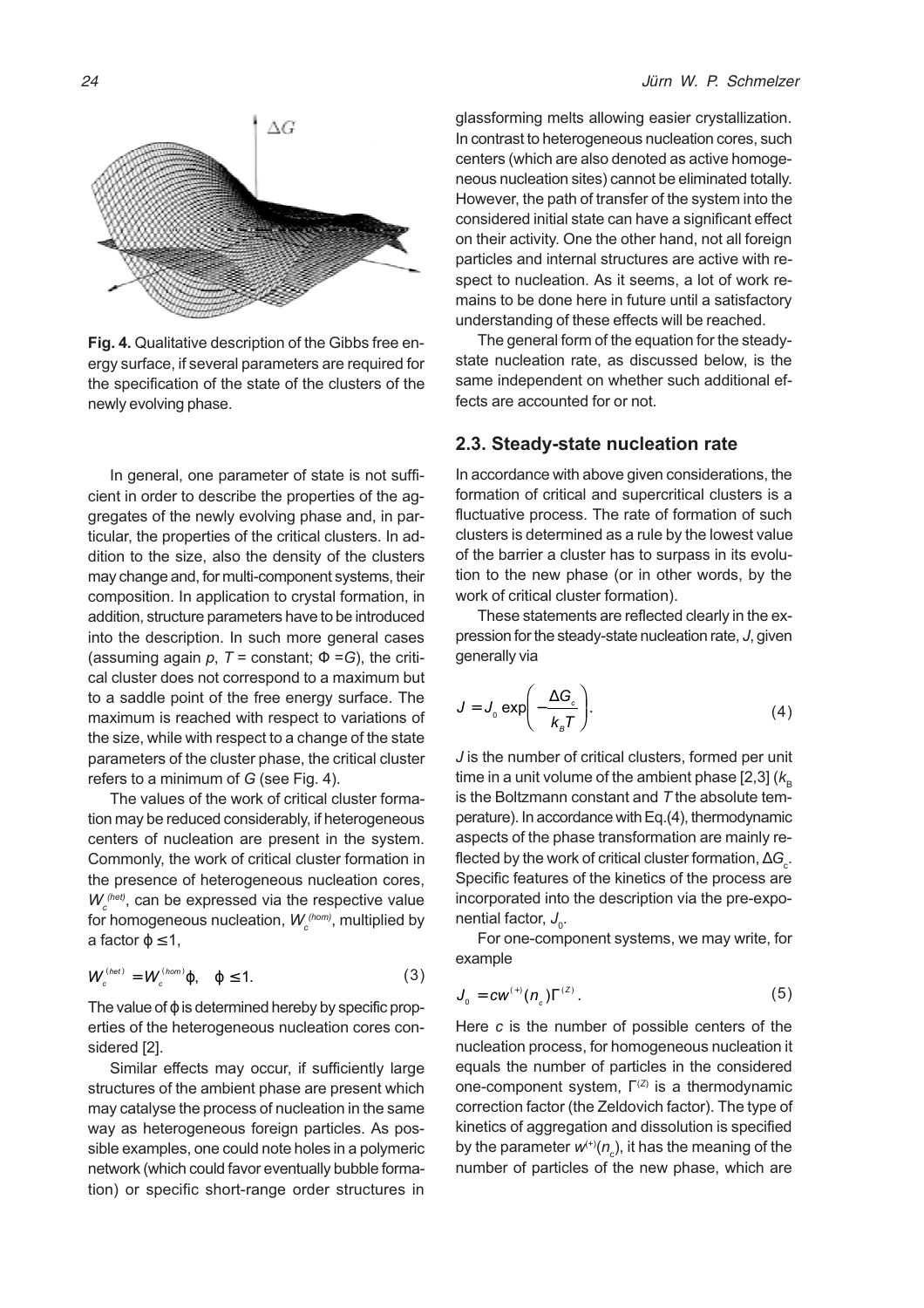

Fig. 5. Dependence of the nucleation rate on supersaturation for different typical situations. Left: For condensation and boiling (for example), the dependence of the nucleation rate on supersaturation (here expressed via a pressure difference) is determined basically by changes in the work of critical cluster formation. After a certain value of the supersaturation is reached, its further moderate increase results then in a dramatic monotonic increase of the nucleation rate. The curves are shown for two different values of  $\sigma$ (σ and 0.5σ). Right: Typical dependence of the nucleation rate as a function of supersaturation in crystallization [2]. The increase of the supersaturation (and the resulting decrease of the work of critical cluster formation) is compensated partly or totally by the drastic decrease of the kinetic coefficients (e.g. viscosity) with a decrease of temperature. The interplay of both effects results in a maximum of the steady-state nucleation rates as a function of temperature, it is located commonly in the vicinity of the temperature of vitrification,  $\mathcal{T}_{_{\mathsf{g}}}.$ 

incorporated in unit time into a cluster of critical size.

For processes of condensation of gases or boiling in liquids, this parameter depends often only weakly on the values of the thermodynamic state variables (like pressure and temperature). In these cases, the dependence of the steady-state nucleation rate as a function of the supersaturation is determined basically by the exponential term in Eq. (4).

A typical example is given in the left part of Fig. 5. In this figure, the steady-state nucleation rate is shown as a function of supersaturation (expressed via the pressure difference ∆p) for two different values of the surface tension ( $σ$  and  $0.5σ$ ). For small supersaturations, the nucleation rate is practically equal to zero. Only after a certain critical value of the supersaturation is reached, intensive nucleation processes in the system may be observed. With a further relatively moderate increase of the supersaturation, the nucleation rates grow dramatically by many orders of magnitude. As one consequence it follows that, for systems of such type, the system under consideration cannot be brought into unstable homogeneous initial states (where spinodal decomposition determines the transformation) along the pathes shown in Fig. 1 by horizontal arrows. Here spinodal decomposition may be of relevance only, if the system is transferred into unstable states by passing the vicinity of the critical point (cf. e.g. the path described by a vertical arrow in Fig. 1). Consequently, for systems of such type, phase formation processes will proceed as a rule via nucleation and growth.

Fig. 5 illustrates also the significant dependence of the work of critical cluster formation and, consequently, of the steady-state nucleation rate on the value of the surface or interfacial tension. If the value of the surface tension is increased, intensive nucleation occurs at higher supersaturations only.

For the description of phase transformations in solids or, for example, in glassforming melts, the aggregation coefficients  $\mathsf{w}^{(\ast)}\mathsf{(}n_{_{\mathrm{C}}\mathsf{)}}$  may be expressed either via characteristic jump or oscillation times around (temporary) equilibrium positions, τ, via diffusion- or selfdiffusion coefficients, D, or applying the so-called Stokes-Einstein relation, via the Newtonian viscosity, η [2] as

$$
w^{(+)}(n_c) \propto \frac{1}{\tau},
$$
  
\n
$$
w^{(+)}(n_c) \propto D,
$$
  
\n
$$
w^{(+)}(n_c) \propto \frac{1}{\eta}.
$$
\n(6)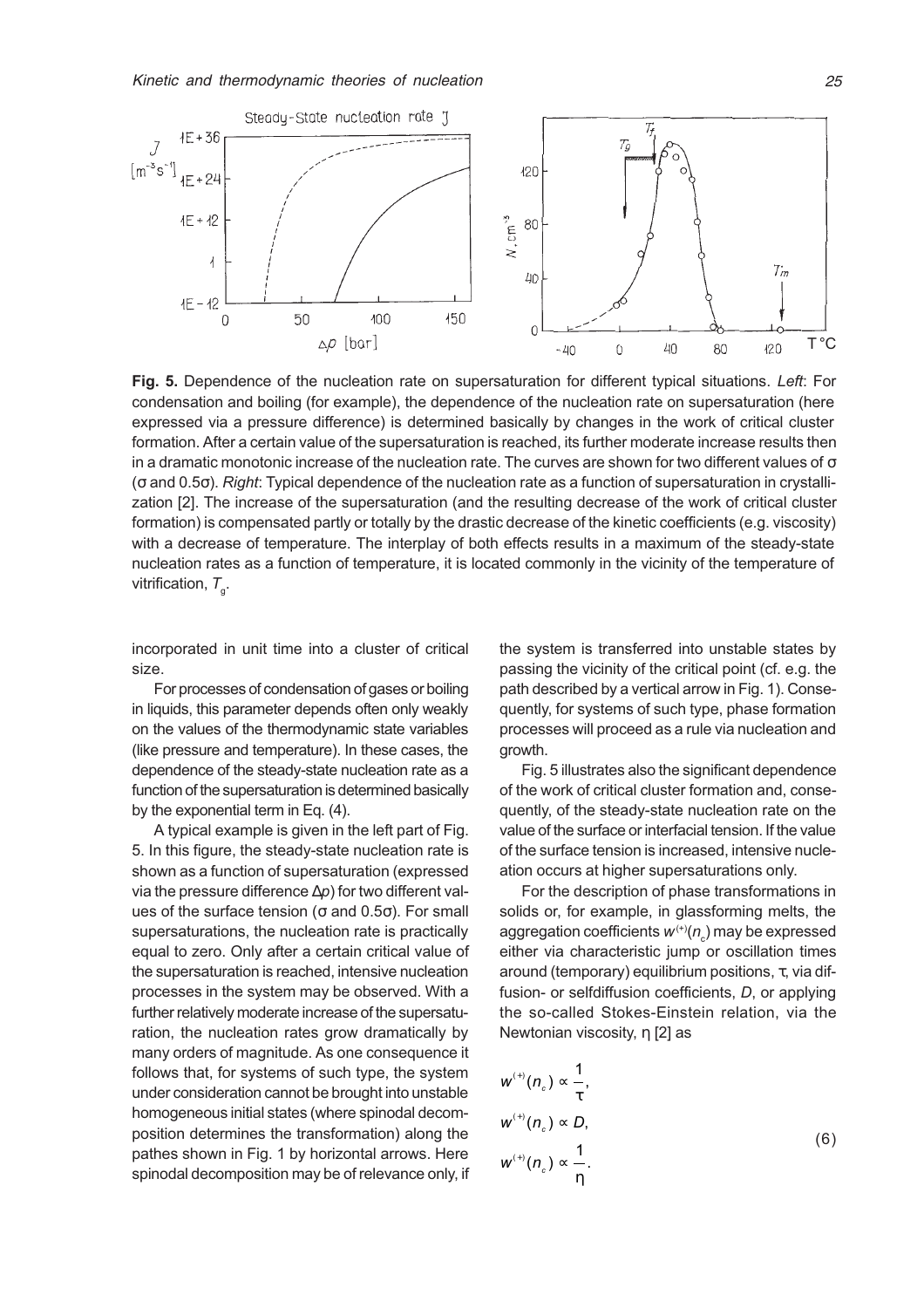

Spatial Coordinate

Fig. 6. Illustration of the basic ideas of Gibbs' thermodynamic description of systems consisting of several different phases (see text).

In this case, the dependence of the nucleation process on temperature is governed by two equivalent in its importance factors acting against each other: the increase of the thermodynamic driving force of the transformation (due to the decrease of temperature) is compensated partly or totally by the decrease of the values of the kinetic coefficients governing the rates of the aggregation processes. As the result, a non-monotonous dependence of the nucleation rate on temperature is found with a maximum located, in general, at temperatures near the temperature of vitrification,  $\mathcal{T}_{_{\mathrm{g}}}$ . With a further decrease of temperature, the kinetic processes become widely frozen-in and the undercooled liquid is transformed into a glass (see Fig. 5, right part).

Different aspects of the dynamics of molecular motion in liquids are discussed with a renewed interest for about a decade, now. In this connection, concepts like heterogeneous dynamics of the molecular motion, limits of validity of the Stokes-Einstein equation, decoupling of diffusion and relaxation etc. are advanced. One can expect that from such discussions further new insights for the understanding of the specific features of the molecular motion in liquids will arise with new consequences in application to the theoretical understanding of nucleation. As shown recently, decoupling of diffusion and relaxation in the vicinity and below the temperature of vitrification results not only in changes of the kinetic prefactor in the expression for the steady-state nucleation rate. More importantly, the expression for the work of critical cluster formation has to be modified as well, taking into account the evolution of elastic stresses in crystallization.

A general theory of nucleation in viscoelastic materials, where both stress evolution and stress relaxation have to be accounted for, has been developed recently. The application of the theory to particular systems is carried out presently. It is believed that the incorporation of elastic stresses into the theoretical description of phase formation in glassforming melts will allow to resolve a number of puzzles in the interpretation of experimental results on nucleation which have not found a satisfactory explanation so far.

In the further analysis, we will neglect, however, possible effects of elastic stresses and discuss thermodynamic aspects of the theory of nucleation by comparing different methods of determination of the work of critical cluster formation.

# 3. METHODS OF DETERMINATION OF THE WORK OF CRITICAL CLUSTER FORMATION

#### 3.1. Gibbs' method

In the framework of Gibbs' method of description of heterogeneous systems, the real inhomogeneous system is replaced by an idealized model system. This idealized model system consists of two homogeneous phases, divided by a mathematical dividing surface (see Fig. 6). All extensive thermodynamic properties of the real system are written then as the sum of the contributions of the two homogeneous phases supplemented by a correction term. The correction terms can be interpreted hereby formally as properties of the mathematical dividing surface. However, in following such interpretation one should take care, since, for example, correction terms to the mole or particle numbers of the different components may be negative as well.

Here we will outline briefly Gibbs' approach for the case, that a cluster of the newly evolving phase is formed in the initially homogeneous ambient phase. The parameters of the ambient phase, we will specify, in general, by the subscript  $(β)$ , the parameters of the cluster phase by  $(\alpha)$  and the correction terms by (σ). Generally, we may write down then relations of the following type for the description of the particular two-phase system, we are interested in

$$
\Phi = \Phi_{\alpha} + \Phi_{\beta} + \Phi_{\sigma} . \tag{7}
$$

In the framework of Gibbs' method one has to answer now immediately two questions: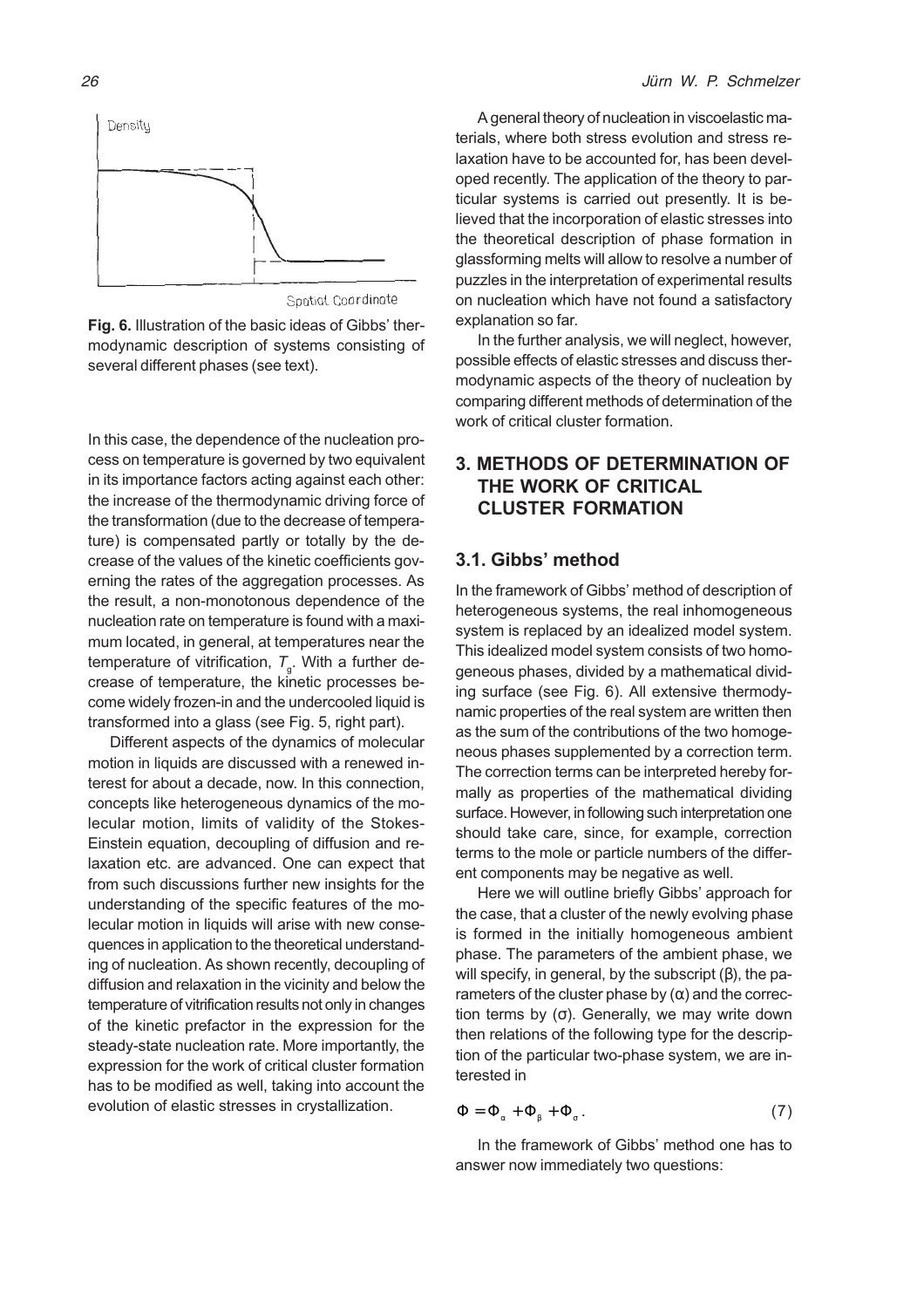- (a) How the position of the dividing surface is defined?
- (b) Which properties should be assigned to the both homogeneous bulk phases in Gibbs' model system?

One of the possible definitions of the dividing surface consists  $-$  for one-component systems  $-$  in the choice of the equimolecular dividing surface,  $R_{_{\rm e}}$ . This dividing surface is defined via

$$
n = n_{\alpha} + n_{\beta} + n_{\sigma}, \quad n_{\sigma} = 0. \tag{8}
$$

Generalizations for multi-component systems are possible (i.e.  $n_{i\sigma}$ =0, where by the subscript *i* one of the components is specified, or, alternatively, König's surface).

In most applications (in particular, in employing the theory for the determination of the work of critical cluster formation), an alternative definition is preferred, the so-called *surface of tension, R=R<sub>s</sub>,* is chosen as the dividing surface. Its location is defined theoretically in Gibbs' theory via the expression for the pressure equilibrium

$$
\rho_{\alpha} - \rho_{\beta} = \frac{2\sigma}{R} + \left[\frac{d\sigma}{dR}\right],
$$
\n
$$
\left[\frac{d\sigma}{dR}\right] = 0 \text{ for } R = R_{s}.
$$
\n(9)

The surface of tension refers to [dσ/dR]=0.

The derivative [dσ/dR] is denoted commonly as notional derivative, it describes the variation of the surface tension with a change of the position of the dividing surface, the physical state of the system being unchanged.

Note that the surface of tension  $-$  according to its definition - cannot be determined directly via computer simulations or in experimental investigations. Its location can be calculated via Gibbs' theory, if other characteristics of the critical clusters are known.

It turns out in the application of Gibbs' theory that such parameters like size of the clusters and surface tension depend significantly (in particular, for high supersaturations) on the choice of the dividing surface. Only for planar interfaces the respective quantities coincide widely. In our further analysis, we will use as a rule the surface of tension as the dividing surface.

The second problem in the application of Gibbs theory on nucleation processes consists in the choice of the reference states for the description of the bulk properties of the cluster phase. Here it is essential to note that Gibbs restricts his analysis from the very beginning to equilibrium states, in particular, also exclusively to the analysis of phase coexistence of different types at thermodynamic equilibrium (Gibbs' work has, as known, the title On the equilibrium of heterogeneous substances). Critical clusters obey the necessary thermodynamic equilibrium conditions and can be treated by Gibbs method. However, equations of the form  $\Delta \Phi = -n_{\Delta} \Delta \mu$ +σA (cf. Eq. (1)) represent already non-trivial generalizations of Gibbs' method, they may be derived under certain (partly grave) simplifying assumptions [3] which restricts considerably the field of possible applications. We will return to this point later once more.

In line with Gibbs' general attitude, the properties of the reference states for the description of the bulk contributions of the cluster phase to the thermodynamic functions are determined via Gibbs' equilibrium conditions

$$
\mu_{j\alpha}(\mathcal{T}_{\alpha}, \rho_{\alpha}, \{x_{j\alpha}\}) = \mu_{j\beta}(\mathcal{T}_{\beta}, \rho_{\beta}, \{x_{j\beta}\}),
$$
  
\n
$$
\Downarrow j = 1, 2, ..., k, \mathcal{T}_{\alpha} = \mathcal{T}_{\beta},
$$
  
\n
$$
(\mathcal{T}_{\beta}, \rho_{\beta}, \{x_{j\beta}\}) \Longrightarrow (\mathcal{T}_{\alpha}, \rho_{\alpha}, \{x_{j\alpha}\}).
$$
\n(10)

Eqs. (10) allow to determine uniquely the state parameters of the cluster phase, if the state parameters of the ambient phase and the dependencies of the chemical potentials of both phases on the state parameters ( $\{\mu_{j\alpha}(\mathcal{T}_\alpha,\rho_\alpha,\{X_{j\alpha}\})\}$ ) and ( $\{\mu_{j\beta}^-(\mathcal{T}_\beta,\rho_\beta,\phi)\}$  $\{\boldsymbol{\mathsf{x}}_{\mathsf{p}}\})\}$ ) are known. Note that the determination of these reference states is performed in Gibbs' theory independent of the choice of the dividing surface. Moreover, the choice of the reference states for the bulk contributions of the cluster phase is performed without reference to the actual state of the cluster (which is not known in most cases). The reference states for the cluster phase resemble the macroscopic properties of the newly evolving phases (with modifications due to the Young-Laplace equation Eq. (9), i.e., the difference in the mechanical equilibrium conditions for phase coexistence at planar and curved interfaces). This approach is applicable, in principle, for any arbitrary values of the thermodynamic parameters of the ambient phase including the region near the spinodal curve.

Provided the surface of tension is utilized as the dividing surface, Eq. (9) allows to determine the ratio σ $_{\scriptscriptstyle \rm S}$ / $R_{\scriptscriptstyle \rm s}$ . One has to know, consequently,  $\sigma_{\scriptscriptstyle \rm s}$  in order to determine  $\mathsf{R}_{_\mathrm{S}}$ or, vice versa,  $\mathsf{R}_{_\mathrm{S}}$ in order to calculate  $\sigma_{_\mathrm{S}}$ .

Alternatively, one may calculate also the work of critical cluster formation. In the framework of Gibbs' method one gets, without any further approxi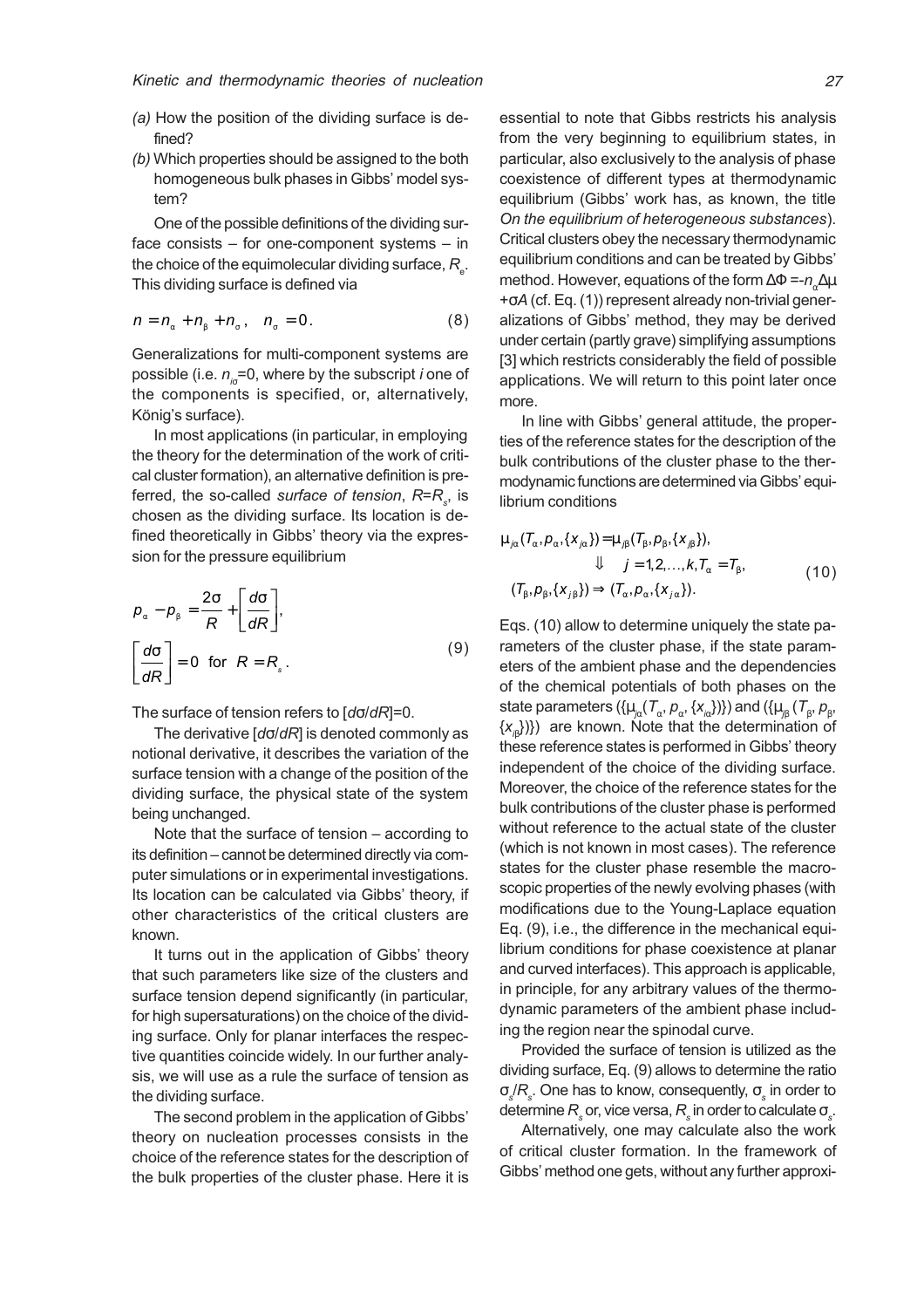mations, the following expression for the work of cluster formation for clusters of spherical sizes [3]

$$
W_c = \Delta G_c = \frac{1}{3} \sigma A_c,
$$
  
\n
$$
A_c = 4\pi R_c^2,
$$
  
\n
$$
R_c = \frac{2\sigma}{p_\alpha - p_\beta}.
$$
\n(11)

In the case, the new phase can be considered as incompressible, the substitution  $p_{\alpha} - p_{\beta} \Rightarrow \Delta \mu$  may be performed and we obtain approximately and as a particular special case Eq. (2) [2,3] employed widely in the analysis of phase formation in solids.

Similarly to previous considerations, we can conclude: if  $\sigma$  is known, then it is possible to calculate  $W_{c}$ . Vice versa, if we know  $W_{c}$  as a function of the supersaturation, we can determine  $\sigma$  and R as a function of supersaturation as well. Without having at ones disposal such additional knowledge, one cannot calculate via Gibbs' method the parameters of the critical clusters (we have here the same situation as in thermodynamic computations, in general).

In the framework of the classical theory of nucleation this problem is solved now via assuming that the surface tension of clusters of critical sizes is equal to the respective values for the equilibrium coexistence of both phase at planar interfaces,  $\sigma = \sigma_{\alpha}$ (capillarity approximation). This approach has its advantages, some of them are: (i) it is relatively simple in its application, (ii) it is correct for small supersaturations (large sizes of the critical clusters). The disadvantages are: The results are, as a rule quantitatively incorrect and for large supersaturations even qualitatively wrong (they lead, for example, to finite values of the work of critical cluster formation near the spinodal curve).

This way, the question arises, what is the origin of these problems? The analysis shows that the origin of these problems is connected basically with Gibbs' choice of the reference states for the critical clusters. For high supersaturations, the bulk properties of the critical clusters differ considerably (as far as they may be even determined uniquely) from the properties of the newly evolving macrophases. Gibbs' method of determination of the reference states is, especially in this range of supersaturations, not adequate to the real situation.

This gap is, however, not lethal for Gibbs' theory due to the following circumstances. As far as one is concerned in the analysis with the determination

of the steady-state nucleation rate, one may always correct the picture by assuming a suitable form of a curvature dependence of the surface tension. Indeed, for any arbitrary dependence of the work of critical cluster formation, one can always find a dependence of  $σ$  on the state parameters of the ambient phase which fulfils Eq. (12), i.e.,

$$
W_c = \Delta G_c = \frac{16\pi}{3} \frac{\sigma^3}{\left(p_\alpha - p_\beta\right)^2}.
$$
 (12)

Remember, once the state parameters of the ambient phase including  $\overline{\rho}_{\scriptscriptstyle\beta}$  are known, then  $\overline{\rho}_{\scriptscriptstyle\alpha}$  can be determined uniquely via the equilibrium conditions Eqs. (10). As a next step, one can determine then via Eq. (10) the radius of the critical cluster (referred to the surface of tension) and the dependence  $\sigma = \sigma(R)$ . In such interpretation, the surface tension σ looses, however, its original physical meaning but becomes a fit parameter compensating the inappropriate choice of the reference state for the bulk contributions of the cluster phase.

In even more general terms, one may say that independent of the shape and the properties of the real critical cluster – provided the work of critical cluster formation is known in dependence on supersaturation, then one can always construct a spherical Gibbs' model cluster resulting in the same values of the work of critical cluster formation as found for the real one. However, the real critical cluster and the Gibbs model cluster will differ, of course, in their detailed characteristics and, as a rule, considerably.

# 3.2. An illustration: segregation in regular solutions

For an illustration of Gibbs' method of determination of the work of critical cluster formation we consider now segregation processes in binary regular solutions.

The chemical potentials of the both components may be expressed for regular solutions via the molar fraction of the second component,  $x$ , in the form

$$
\mu_1(p, T, x) = \mu_1^*(p, T) + k_{\rm B} T \ln(1 - x) + \omega x^2, \qquad (13)
$$

$$
\mu_2(p, T, x) = \mu_2^*(p, T) + k_B T \ln(x) + \omega(1 - x)^2.
$$
 (14)

The coordinates of the critical solution point, the location of binodal and spinodal curves in this system are given by (cf. also Fig. (7)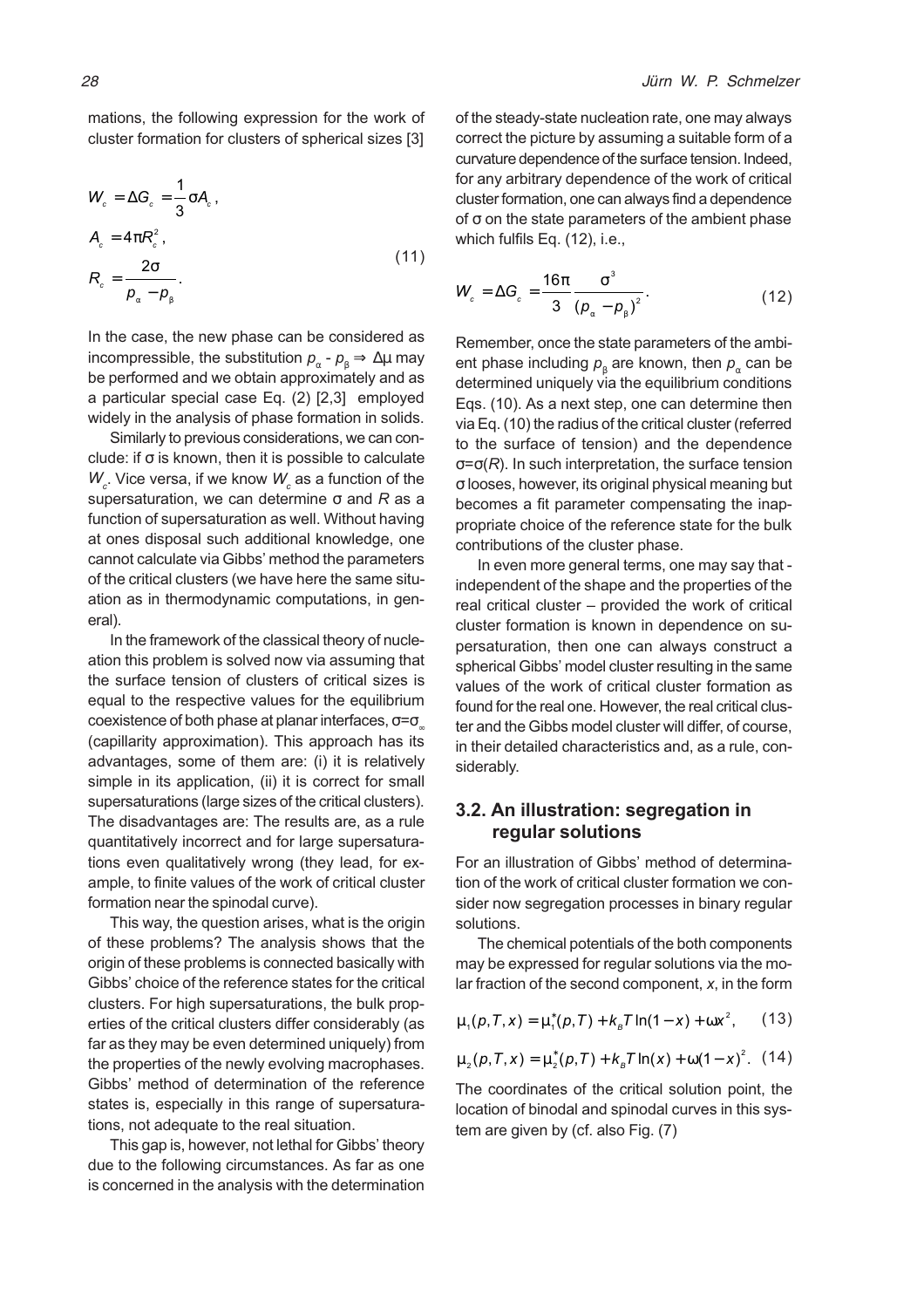

with critical point ( $\mathcal{T}_c$ ,  $\mathsf{x}_c$ ), binodal curve (full curve) and spinodal curve (dotted).

$$
T_c = \frac{\omega}{2k_B}, \ \ x_c = \frac{1}{2}, \tag{15}
$$

$$
\ln\left(\frac{1-x}{x}\right) = 2\left(\frac{T_c}{T}\right)(1-2x),
$$
  

$$
x(1-x) = \frac{T}{4T_c}.
$$
 (16)

For the specification of the value of the interfacial tension, we employ here an equation derived by Becker (1938) from statistical model considerations for the considered system. For the case of planar coexistence of two phases with the compositions  $x_1$  and  $x_2$  at planar interfaces, Becker obtained the following result

$$
\sigma_{\infty} = \tilde{\sigma} \left( \frac{T}{T_c} \right) g(x_1, x_2),
$$
  
 
$$
g(x_1, x_2) = (x_1 - x_2)^2.
$$
 (17)

For the system considered, one gets in the framework of Gibbs' theory (assuming incompressibility of the cluster phase) the following expressions for the work of critical cluster formation and the radius of the critical cluster as a function of supersaturation [2,3]

$$
\frac{\Delta G_c}{k_{\rm B}T} = \Omega_1 \frac{g^3(x, x_\alpha)}{f^2(x, x_\alpha)},
$$
  
\n
$$
R_c = -\Omega_2 \frac{g(x, x_\alpha)}{f(x, x_\alpha)},
$$
\n(18)

$$
g(x, x_{\alpha}) = (x - x_{\alpha})^{2},
$$
  
\n
$$
\Delta \mu(p, T, x, x_{\alpha}) = -k_{B} T f(x, x_{\alpha}),
$$
\n(19)

$$
f(x, x_{\alpha}) = -(1 - x_{\alpha}) \left[ ln\left(\frac{1 - x_{\alpha}}{1 - x}\right) + 2\left(\frac{T_{c}}{T}\right) (x_{\alpha}^{2} - x^{2})\right] - x_{\alpha} \left\{ ln\left(\frac{x_{\alpha}}{x}\right) + 2\left(\frac{T_{c}}{T}\right) \left[(1 - x_{\alpha})^{2} - (1 - x)^{2}\right] \right\}.
$$
 (20)

Here  $\Omega_{_1}$  and  $\Omega_{_2}$  are combinations of (constant) parameters of the system, for the computations leading to Fig. 8 they are both set equal to one.

Both the surface tension as well as the thermodynamic driving force of the process of phase formation depend – according to above given relations  $-$  on the composition of the ambient phase, x, as well as of the composition of the newly evolving cluster phase,  $x_{\alpha}$ . According to the classical approach to nucleation, we assume:

The critical cluster has bulk properties widely equivalent to the respective properties of the newly evolving macrophase, i.e.  $x_{\alpha}^{}\!\cong\! x_{\text{\textit{binodal}}}^{\text{\textit{(right)}}}($  (result of the equilibrium condition);



Fig. 8. Work of critical cluster formation and radius of the critical cluster calculated based on Gibbs method and employing the capillarity approximation.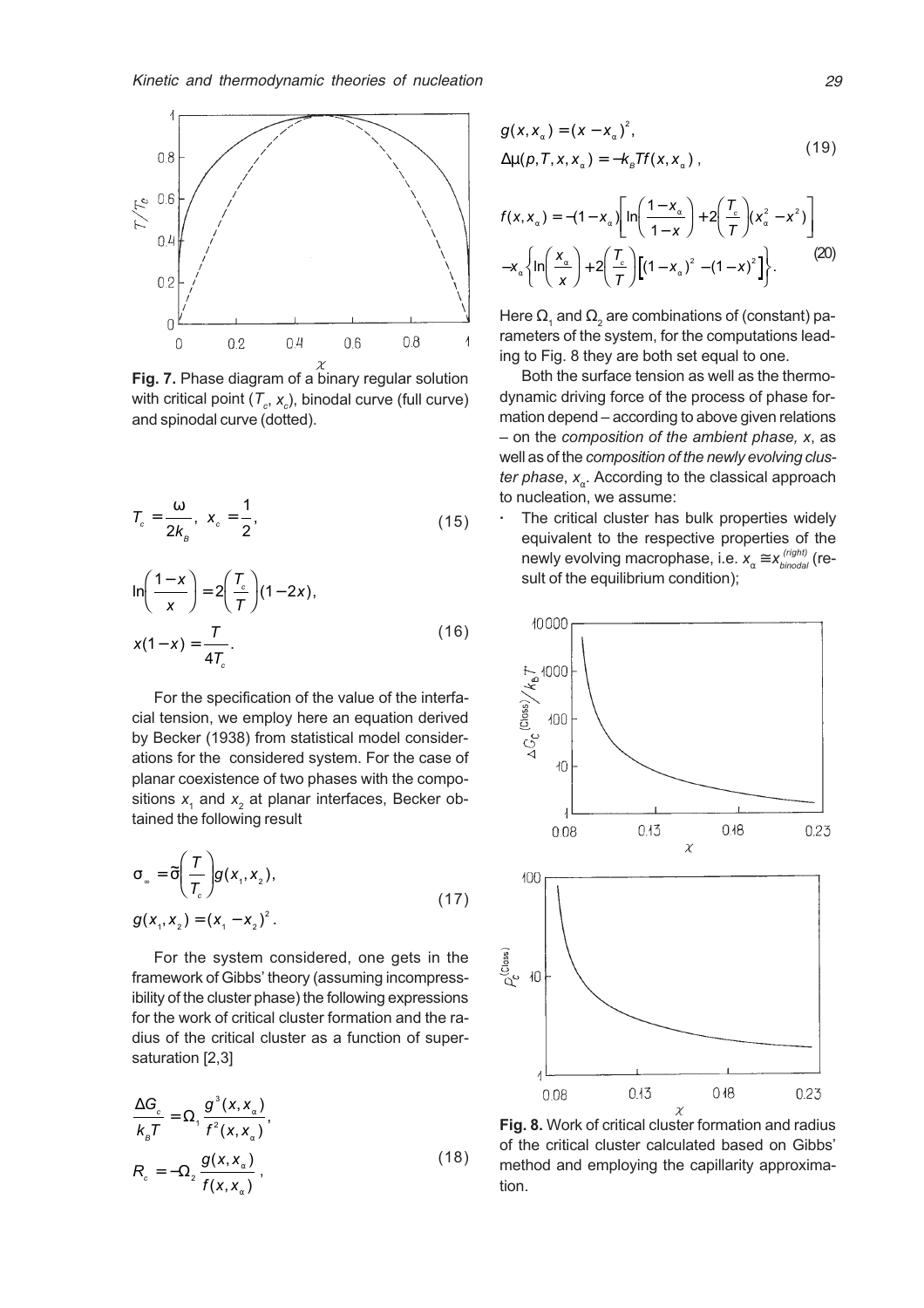· The surface tension equals the respective value for the equilibrium coexistence of both phases at a planar interface, σ = σ(x=x $_{binodal}^{(left)}$ , x $_{\alpha}$ = x $_{binodal}^{(right)}$ ) (capillarity approximation).

In order to perform now the calculations, we assume further that the temperature in the system is equal to  $\textit{TIT}_{\text{c}}$  = 0.7 and vary the molar fraction in the ambient phase, x, in the range between left binodal and left spinodal curves. The results of the computation of the work of critical cluster formation and the radius of the cluster (referred to the surface of tension) in dependence on  $x$  (in the range  $x_\text{\tiny binodal}^{(\text{\tiny left})}$  $x$   $\le$   $x_{\textit{spinodal}}^{(\textit{right})}$  are shown in Fig. 8 (employing the additional assumption  $\Omega_{\scriptscriptstyle{1}}$ =  $\Omega_{\scriptscriptstyle{2}}$ =1). The work of critical cluster formation and the radius of the critical cluster, referred to the surface of tension, decrease monotonously with increasing supersaturation, they remain, however, finite at the spinodal curve.

As already mentioned earlier, the work of critical cluster formation should tend to zero near the spinodal curve. Consequently, the mentioned result of the classical approach to nucleation is qualitatively incorrect (similar results one obtains for other applications as well, e.g., in the analysis of condensation and boiling in a van der Waals fluid [4]).

# 3.3. Density-functional approaches: van der Waals, Cahn & Hilliard, Skripov, Baidakov, Oxtoby,

Mentioned qualitative and quantitative defects of the classical theory (employing the additional assumptions described) may be overcome in the framework of an approach, developed for the first time by van der Waals at the end of the 19th century and about sixty years later, in application to phase formation in regular solutions, by Cahn and Hilliard. According to this approach, the volume density of the Gibbs free energy g of a binary solution has to be considered in the simplest case as a function not only of pressure, temperature and concentration of one of the components, c, but in addition also of the spatial variation of the density or concentration. These dependencies can be expressed in the simplest case via a dependence of g on the gradient  $\nabla c$ , i.e.,

$$
g(p,T,c) \Rightarrow g(p,T,c,\nabla c). \tag{21}
$$

By a Taylor expansion of  $g$  with respect to the gradient terms one obtains in a first approximation

$$
G = \int_{V} g(p, T, c, \nabla c) dV \cong
$$
  

$$
\int_{V} [g(p, T, c) + \kappa (\nabla c)^{2}] dV + ...
$$
 (22)

The problem consists now in the determination of those density or concentration profiles  $\vec{c}(r)$ , which result in an extremum (saddle point) of the Gibbs free energy. The properties of the critical clusters and similar to the classical Gibbs' approach, only of the critical clusters - can be determined then via density functional calculations utilizing further basic results of the Gibbs' theory as outlined before.

In order to perform the respective calculations, one has to have the following information on the system of interest:

- Bulk properties of the systems under consideration:  $q(p,T,c)$  (can be obtained from experiments or theoretical model studies (like, e.g., regular solution model, van der Waals' or improved equations of state etc.));
- Values of the interfacial or surface tension for planar interfaces (experiment or theoretical models) for the determination of the influence coefficient κ.

As the result of such calculations, Cahn and Hilliard came for regular solutions to the conclusion that the work of critical cluster formation vanishes at the spinodal (see also Fig. 9 taken from the original paper by Cahn and Hilliard).

These numerical results may be supplemented by analytical calculations. Such calculations were performed, in particular, by Skripov, Baidakov and coworkers. Some of the results are summarized below:

(i) The characteristic size of the critical clusters, expressed via the radius of the equimolecular dividing surface,  $R_{_\varrho}$ , and the value of the surface tension,  $\sigma_{_{\!e}}$ , referred to this particular dividing surface, behave in the vicinity of the spinodal curve ( $c \equiv c^{\text{\tiny (S)}}$ ) as

$$
R_{\scriptscriptstyle e} \propto (c - c^{\scriptscriptstyle (s)})^{-1/6},
$$
  
\n
$$
\sigma_{\scriptscriptstyle e} \propto (c - c^{\scriptscriptstyle (s)})^{-1/6}.
$$
\n(23)

(ii) The work of critical cluster formation tends, in the vicinity of the spinodal curve, to zero as

$$
W \propto (c - c^{(s)})^{3/2} \,. \tag{24}
$$

(iii.) The surface tension  $\sigma_{_\mathrm{s}}$  and the radius  $R_{_\mathrm{s}}$  of the surface of tension behave near the spinodal curve as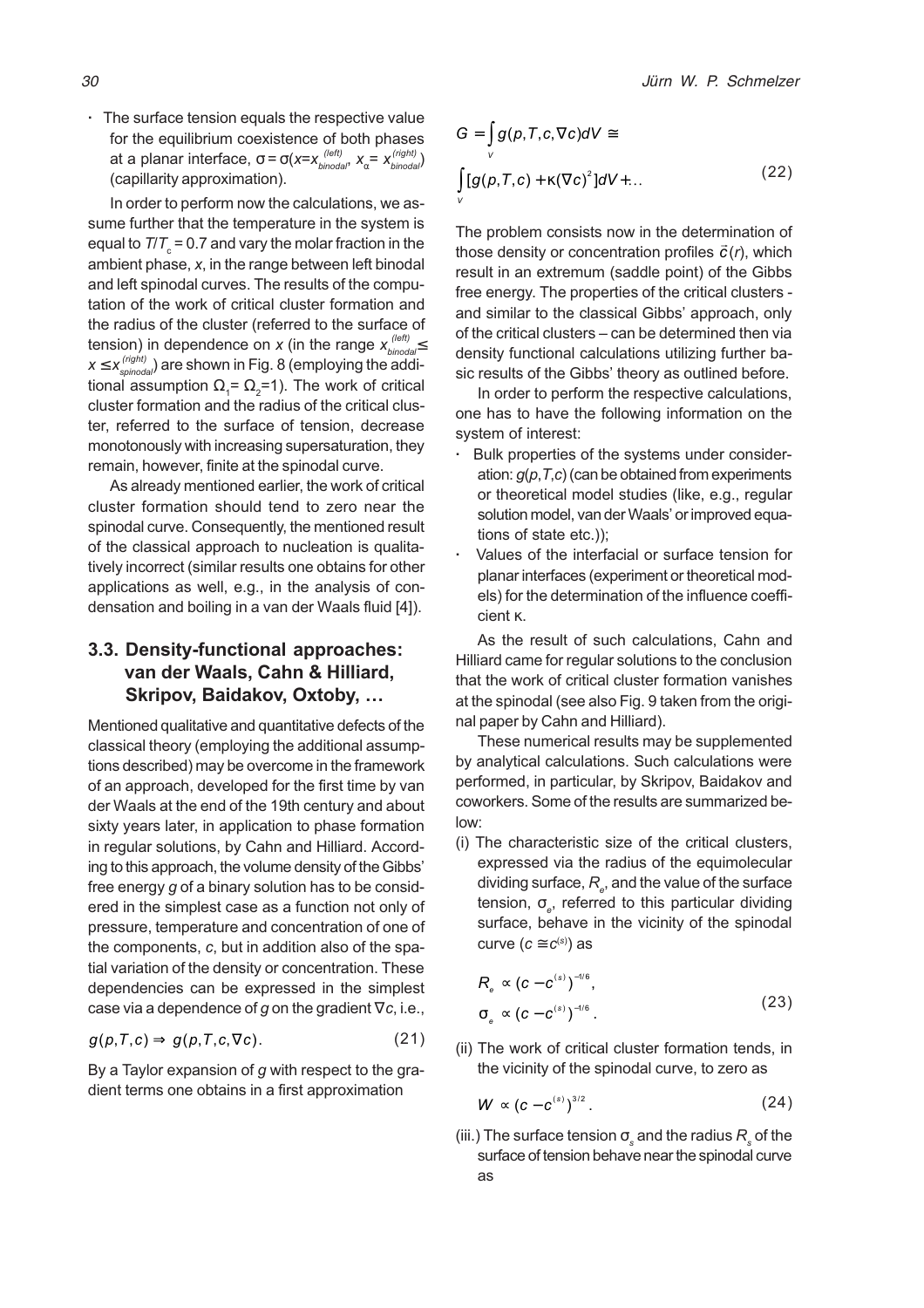

Fig. 9. Work of critical cluster formation (left side, lower curve) and characteristic dimensions of the critical clusters (right figure) calculated via the van der Waals & Cahn-Hilliard approach (taken from the original paper by Cahn and Hilliard).

$$
\sigma_s \propto (c - c^{(s)})^{1/2},
$$
  
\n
$$
R_s \propto (c - c^{(s)})^{1/2}.
$$
\n(25)

Some advantages and disadvantages of the Waals & Cahn-Hilliard approach can be summarized as follows: The method allows the direct and, at least, qualitatively correct determination of the work of critical cluster formation based on the knowledge of macroscopic properties of the systems under consideration in the whole range of metastable states including the vicinity of the spinodal curve. Open problems of this approach are, among others, the limits of validity of the square gradient approximation Eq. (22) (what is the effect of higher order terms), the method of determination of the coefficients  $\kappa_{ii}$  for multi-component systems, the applicability to crystal nucleation etc.

The van der Waals & Cahn-Hilliard approach may be formulated in an alternative microscopically based form introducing the interaction potentials between the particles of the system. Following, for example, the approach of Evans, Oxtoby and others, the Gibbs free energy may be expressed via a contribution corresponding to a system of hard spheres (hs) supplemented by a second term reflecting the contribution of attractive forces, respectively, their potentials  $V_{\text{attn}}$  onto the thermodynamics of the system

$$
G = \int d\vec{r} g_{_{hs}}(c(\vec{r})) +
$$
  

$$
\int \int d\vec{r} d\vec{r} V_{_{att}}(|d\vec{r} - d\vec{r}'|) c(d\vec{r}) c(d\vec{r}').
$$
 (26)

Again, as the next step the density profile has to be determined corresponding to the extremum or saddle point of the Gibbs free energy. The general qualitative result is (following Oxtoby):  $\ldots$  the surface free energy should depend on curvature and the nucleation barrier should vanish at the spinodal....

Mentioned and alternative density functional theories allow (similar to the van der Waals & Cahn-Hilliard approach) to perform a (qualitative) analysis of the properties of critical clusters. This is of importance, in particular, for high supersaturations. It turns out that the properties of the critical clusters deviate, in general, significantly from the properties of the newly evolving macroscopic phases.

From a quantitative point of view, the results depend significantly on the assumptions employed in the theoretical analysis (e.g. choice of the interaction potentials, the radius of action of the forces etc.), quantitatively correct studies for real systems are mostly out of scope at present. By this reason, an alternative approach occurs to be highly promising combining the simplicity of the classical Gibbs approach with the advantages of density functional calculations. The basic ideas of this approach are outlined below.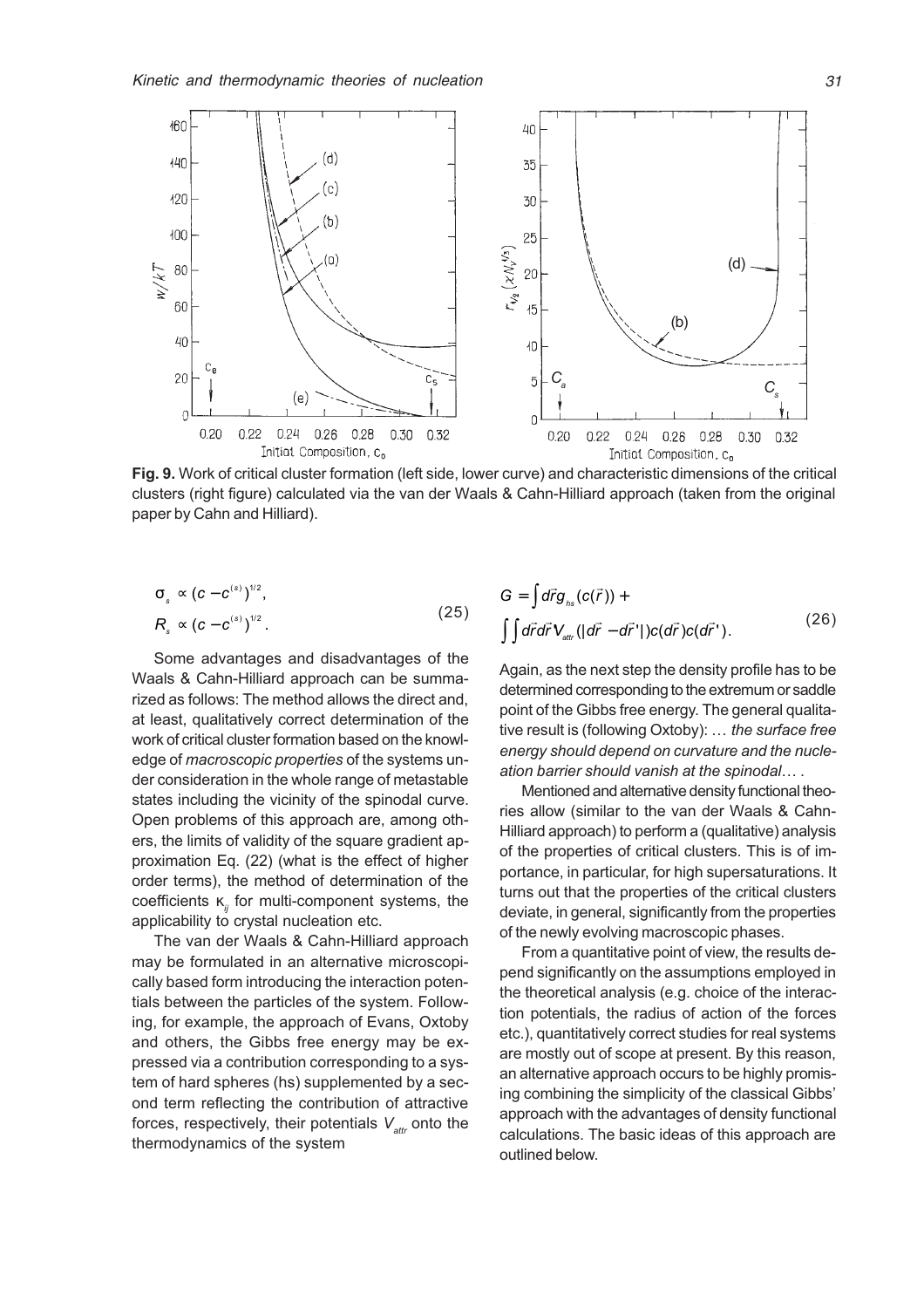### 3.4. A new approach: basic ideas and consequences

The recently developed new approach to the determination of the work of cluster formation represents a modification or generalization of Gibbs' theory. It has the following features:

- The new method is, in its application, as simple and straightforward as Gibbs' classical approach;
- The results are in agreement with all above mentioned approaches for the determination of the work of critical cluster formation for small supersaturations;
- For high supersaturations, where the classical Gibbs' approach (involving the capillarity approximation) fails, the results are, at least, qualitatively as correct as those obtained via density functional computations;
- The method is applicable not only for the determination of the work of critical cluster formation, but for the calculation of the change of the thermodynamic potentials in cluster formation for clusters of any arbitrary sizes. Such quantities are required, if one goes beyond the task of calculation of steady-state nucleation rates and tries, for example, to model the evolution of cluster size distributions in the whole course of the nucleation-growth process [3].

The method, developed in recent years, is based in its main ideas on Gibbs' original approach but differs in the choice of the reference states for the specification of the bulk contributions of the clusters. The state of the cluster phase was determined



**Fig. 10.** Composition of the critical cluster  $x_{\alpha}$  in dependence on the supersaturation in the system (x) for segregation processes in regular solutions. For the determination of the composition of the cluster,  $x_a$ , here the generalized Ostwald's rule of stages is employed as formulated in the text.

originally by an additional postulate, we denoted as Generalized Ostwald's Rule of Stages [3,4]. According to this principle, the reference state of the cluster phase is selected as follows:

The intensive state parameters of the critical clusters will differ as a rule from the respective parameters of the newly evolving macroscopic phase. Those critical clusters will determine the process of nucleation, which correspond to a minimum of the work of critical cluster formation as compared with all other allowed states of the cluster.

It turns out that, for segregation in binary regular solutions, we arrive, again (following the newly developed method), at the set of equations Eqs. (18- 20) for the determination of the critical cluster size and the work of critical cluster formation. For regular solutions, the state of the critical cluster is determined via its composition,  $x_{\alpha}$ . The value of  $x_{\alpha}$  in dependence on supersaturation can be determined then via the generalized Ostwald's rule of stages, searching, for any given value of x, for the minimum of  $\Delta G_{\rm c}$  in dependence on  $x_{\alpha}^{\phantom{\dagger}}$ . The result of such simple calculations is shown in Fig. 10.

Having at his disposal the dependence  $x_a = x_a$ (x) , we can immediately calculate the work of critical cluster formation and the size of the critical cluster in dependence on supersaturation. The results are shown in Fig. 11. As it turns out they are qualitatively and, as a detailed comparison for model systems proves, even quantitatively equivalent to the results of density functional computations.

We would like to note finally as well that the method is not restricted in its applicability to systems with one state parameter. For segregation processes in multi-component systems, the work of critical cluster formation is, in general, a function of (k-1) independent molar fractions of the different components. The work of critical cluster formation can be written then in the form

$$
W_c \propto \frac{\sigma^3(p, T, x_{1\alpha}, x_{2\alpha}, \dots x_{k-1\alpha}; x_{1\beta}, x_{2\beta}, \dots, x_{k-1\beta})}{\left[\Delta \mu(p, T, x_{1\alpha}, x_{2\alpha}, \dots x_{k-1\alpha}; x_{1\beta}, x_{2\beta}, \dots, x_{k-1\beta})\right]^2} \cdot (27)
$$

The composition of the critical cluster is determined in this case via the set of equations

$$
\left.\frac{\partial W_c}{\partial x_{i\alpha}}\right|_{\{x_i\}} = 0, \ \ i = 1, 2, \dots k - 1. \tag{28}
$$

In addition to the consideration of segregation in solutions, the method of determination of the work of critical cluster formation, as described in this section, was applied already successfully for the